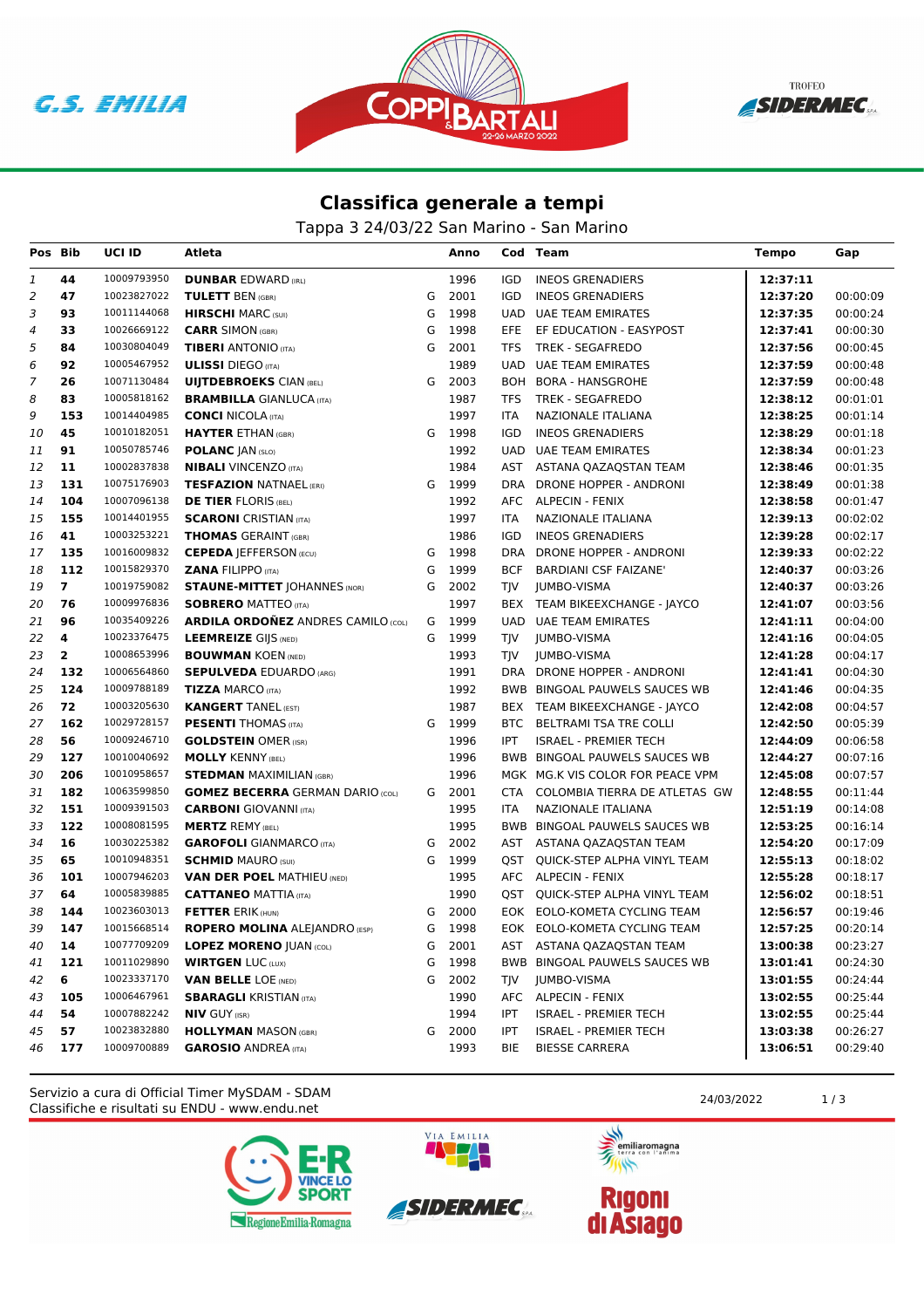





## **Classifica generale a tempi**

Tappa 3 24/03/22 San Marino - San Marino

| Pos Bib  |          | UCI ID                     | Atleta                                                            |   | Anno         |                   | Cod Team                                                 | Tempo                | Gap                  |
|----------|----------|----------------------------|-------------------------------------------------------------------|---|--------------|-------------------|----------------------------------------------------------|----------------------|----------------------|
| 47       | 15       | 10048858880                | <b>LOPEZ GRANIZO HAROLD MARTIN (ECU)</b>                          |   | G 2000       |                   | AST ASTANA QAZAQSTAN TEAM                                | 13:07:24             | 00:30:13             |
| 48       | 143      | 10038165642                | <b>GARCIA GONZALEZ SERGIO (ESP)</b>                               | G | 1999         |                   | EOK EOLO-KOMETA CYCLING TEAM                             | 13:07:50             | 00:30:39             |
| 49       | 117      | 10016283250                | <b>SANTAROMITA VILLA ALESSANDRO (ITA)</b>                         | G | 1999         | <b>BCF</b>        | <b>BARDIANI CSF FAIZANE'</b>                             | 13:09:41             | 00:32:30             |
| 50       | 85       | 10004433789                | <b>GALLOPIN TONY (FRA)</b>                                        |   | 1988         | TFS               | <b>TREK - SEGAFREDO</b>                                  | 13:10:12             | 00:33:01             |
| 51       | 35       | 10011237634                | <b>SHAW JAMES (GBR)</b>                                           |   | 1996         | EFE               | EF EDUCATION - EASYPOST                                  | 13:10:12             | 00:33:01             |
| 52       | 74       | 10008695729                | <b>SMITH DION (NZL)</b>                                           |   | 1993         |                   | BEX TEAM BIKEEXCHANGE - JAYCO                            | 13:10:12             | 00:33:01             |
| 53       | 152      | 10010166186                | <b>FEDELI ALESSANDRO</b> (ITA)                                    |   | 1996         | <b>ITA</b>        | NAZIONALE ITALIANA                                       | 13:11:21             | 00:34:10             |
| 54       | 102      | 10007291754                | <b>RIESEBEEK OSCAR (NED)</b>                                      |   | 1992         |                   | AFC ALPECIN - FENIX                                      | 13:11:34             | 00:34:23             |
| 55       | 46       | 10005587887                | <b>PUCCIO</b> SALVATORE (ITA)                                     |   | 1989         | IGD               | <b>INEOS GRENADIERS</b>                                  | 13:12:51             | 00:35:40             |
| 56       | 77       | 10009812239                | <b>MAAS JAN (NED)</b>                                             |   | 1996         | BEX               | TEAM BIKEEXCHANGE - JAYCO                                | 13:13:48             | 00:36:37             |
| 57       | 171      | 10029787367                | <b>CIUCCARELLI RICCARDO (ITA)</b>                                 | G | 2000         | BIE               | <b>BIESSE CARRERA</b>                                    | 13:14:30             | 00:37:19             |
| 58       | 181      | 10035342336                | <b>CASALLAS RINCON YEISSON FERNEY (COL) G</b>                     |   | 2000         | CTA               | COLOMBIA TIERRA DE ATLETAS GW                            | 13:15:28             | 00:38:17             |
| 59       | 22       | 10036124396                | <b>WANDAHL FREDERIK (DEN)</b>                                     | G | 2001         |                   | BOH BORA - HANSGROHE                                     | 13:17:08             | 00:39:57             |
| 60       | 161      | 10030311066                | <b>PIRAS ANDREA (ITA)</b>                                         | G | 2002         |                   | BTC BELTRAMI TSA TRE COLLI                               | 13:18:00             | 00:40:49             |
| 61       | 175      | 10015920007                | <b>BELLERI MICHAEL (ITA)</b>                                      | G | 1999         | BIE               | <b>BIESSE CARRERA</b>                                    | 13:18:32             | 00:41:21             |
| 62       | 25       | 10010966236                | <b>GAMPER PATRICK (AUT)</b>                                       |   | 1997         |                   | BOH BORA - HANSGROHE                                     | 13:21:44             | 00:44:33             |
| 63       | 197      | 10014968191                | <b>MONACO ALESSANDRO</b> (ITA)                                    | G | 1998         | GTS               | GIOTTI VICTORIA - SAVINI DUE                             | 13:22:17             | 00:45:06             |
| 64       | 12       | 10009392210                | <b>NIBALI</b> ANTONIO (ITA)                                       |   | 1992         | AST               | ASTANA QAZAQSTAN TEAM                                    | 13:22:17             | 00:45:06             |
| 65       | 183      | 10064783250                | <b>PINZON VILLALBA EDGAR ANDRES (COL)</b>                         | G | 2001         | CTA               | COLOMBIA TIERRA DE ATLETAS GW                            | 13:22:17             | 00:45:06             |
| 66       | 187      | 10068247968                | <b>RICO LEMUS CRISTIAN DAVID (COL)</b>                            | G | 2001         | CTA               | COLOMBIA TIERRA DE ATLETAS GW                            | 13:22:17             | 00:45:06             |
| 67       | 5        | 10022761032                | <b>VAN DIJKE MICK (NED)</b>                                       | G | 2000         | TJV               | JUMBO-VISMA                                              | 13:22:17             | 00:45:06             |
| 68       | 73       | 10004595558                | <b>MEYER CAMERON (AUS)</b>                                        |   | 1988         | BEX               | TEAM BIKEEXCHANGE - JAYCO                                | 13:22:17             | 00:45:06             |
| 69       | 154      | 10005397224                | <b>CANOLA MARCO (ITA)</b>                                         |   | 1988         | ITA.              | NAZIONALE ITALIANA                                       | 13:22:17             | 00:45:06             |
| 70       | 137      | 10005658114                | <b>ZARDINI EDOARDO (ITA)</b>                                      |   | 1989         |                   | DRA DRONE HOPPER - ANDRONI                               | 13:24:47             | 00:47:36             |
| 71       | 82       | 10007518894                | <b>PELLAUD SIMON (SUI)</b>                                        |   | 1992         | TFS               | TREK - SEGAFREDO                                         | 13:24:47             | 00:47:36             |
| 72       | 62       | 10009971378                | <b>CAVAGNA REMI (FRA)</b>                                         |   | 1995         | QST               | QUICK-STEP ALPHA VINYL TEAM                              | 13:24:47             | 00:47:36             |
| 73       | 142      | 10015389234                | <b>RIVI SAMUELE (ITA)</b>                                         | G | 1998         |                   | EOK EOLO-KOMETA CYCLING TEAM                             | 13:24:47             | 00:47:36             |
| 74       | 107      | 10016485839                | <b>VAN DEN BOSSCHE FABIO (BEL)</b>                                | G | 2000         |                   | AFC ALPECIN - FENIX                                      | 13:25:30             | 00:48:19             |
| 75       | 31       | 10008663090                | <b>BETTIOL ALBERTO (ITA)</b>                                      |   | 1993         | EFE               | EF EDUCATION - EASYPOST                                  | 13:26:12             | 00:49:01             |
| 76       | 113      | 10029928928                | <b>TOLIO</b> ALEX (ITA)                                           | G | 2000         | <b>BCF</b>        | <b>BARDIANI CSF FAIZANE'</b>                             | 13:29:56             | 00:52:45             |
| 77       | 125      | 10015678719                | <b>MEENS JOHAN (BEL)</b>                                          | G | 1999         |                   | BWB BINGOAL PAUWELS SAUCES WB                            | 13:29:56             | 00:52:45             |
| 78       | 201      | 10010128905                | <b>WRIGHT PAUL (NZL)</b>                                          | G | 1998         |                   | MGK MG.K VIS COLOR FOR PEACE VPM                         | 13:29:56             | 00:52:45             |
| 79       | 42<br>32 | 10005776231<br>10009817188 | <b>WURF CAMERON (AUS)</b>                                         |   | 1983         | IGD               | <b>INEOS GRENADIERS</b>                                  | 13:30:43             | 00:53:32             |
| 80<br>81 | 53       | 10006060056                | <b>VAN DEN BERG JULIUS (NED)</b>                                  |   | 1996<br>1985 | EFE<br><b>IPT</b> | EF EDUCATION - EASYPOST                                  | 13:30:43             | 00:53:32<br>00:54:10 |
| 82       | 146      | 10011188124                | <b>HOLLENSTEIN RETO (SUI)</b><br><b>MARTIN ROMERO DAVID (ESP)</b> | G | 1999         | EOK.              | <b>ISRAEL - PREMIER TECH</b><br>EOLO-KOMETA CYCLING TEAM | 13:31:21<br>13:31:21 | 00:54:10             |
| 83       | 233      | 10014478343                | <b>COLOMBO RAUL (ITA)</b>                                         |   | 1996         | IWM               | <b>WORK SERVICE - VITALCARE -</b>                        | 13:31:21             | 00:54:10             |
| 84       | 176      | 10053817907                | <b>FOLDAGER ANDERS (DEN)</b>                                      | G | 2001         | BIE               | <b>BIESSE CARRERA</b>                                    | 13:31:21             | 00:54:10             |
| 85       | 174      | 10054909155                | <b>NORDAL MATTIAS (DEN)</b>                                       | G | 2001         | <b>BIE</b>        | <b>BIESSE CARRERA</b>                                    | 13:31:21             | 00:54:10             |
| 86       | 133      | 10005390958                | <b>BISOLTI</b> ALESSANDRO (ITA)                                   |   | 1985         |                   | DRA DRONE HOPPER - ANDRONI                               | 13:31:21             | 00:54:10             |
| 87       | 195      | 10014407009                | <b>DALLA VALLE NICOLAS (ITA)</b>                                  |   | 1997         |                   | GTS GIOTTI VICTORIA - SAVINI DUE                         | 13:31:21             | 00:54:10             |
| 88       | 157      | 10014968801                | <b>FARESIN</b> EDOARDO (ITA)                                      |   | G 1998       | ITA               | NAZIONALE ITALIANA                                       | 13:31:21             | 00:54:10             |
| 89       | 234      | 10015134004                | <b>ZANDRI FRANCESCO (ITA)</b>                                     |   | 1997         |                   | IWM WORK SERVICE - VITALCARE -                           | 13:31:21             | 00:54:10             |
| 90       | 13       | 10036104895                | <b>NURLYKHASSYM NURBERGEN (KAZ)</b>                               |   | G 2000       |                   | AST ASTANA QAZAQSTAN TEAM                                | 13:31:21             | 00:54:10             |
| 91       | 116      | 10074308347                | <b>NIERI</b> ALESSIO (ITA)                                        | G | 2001         |                   | BCF BARDIANI CSF FAIZANE'                                | 13:31:21             | 00:54:10             |
| 92       | 207      | 10023491663                | <b>CAROLLO</b> FRANCESCO (ITA)                                    |   | G 2000       |                   | MGK MG.K VIS COLOR FOR PEACE VPM                         | 13:31:21             | 00:54:10             |
|          |          |                            |                                                                   |   |              |                   |                                                          |                      |                      |

Classifiche e risultati su ENDU - www.endu.net Servizio a cura di Official Timer MySDAM - SDAM 2003/2022 2 / 3





VIA EMILIA